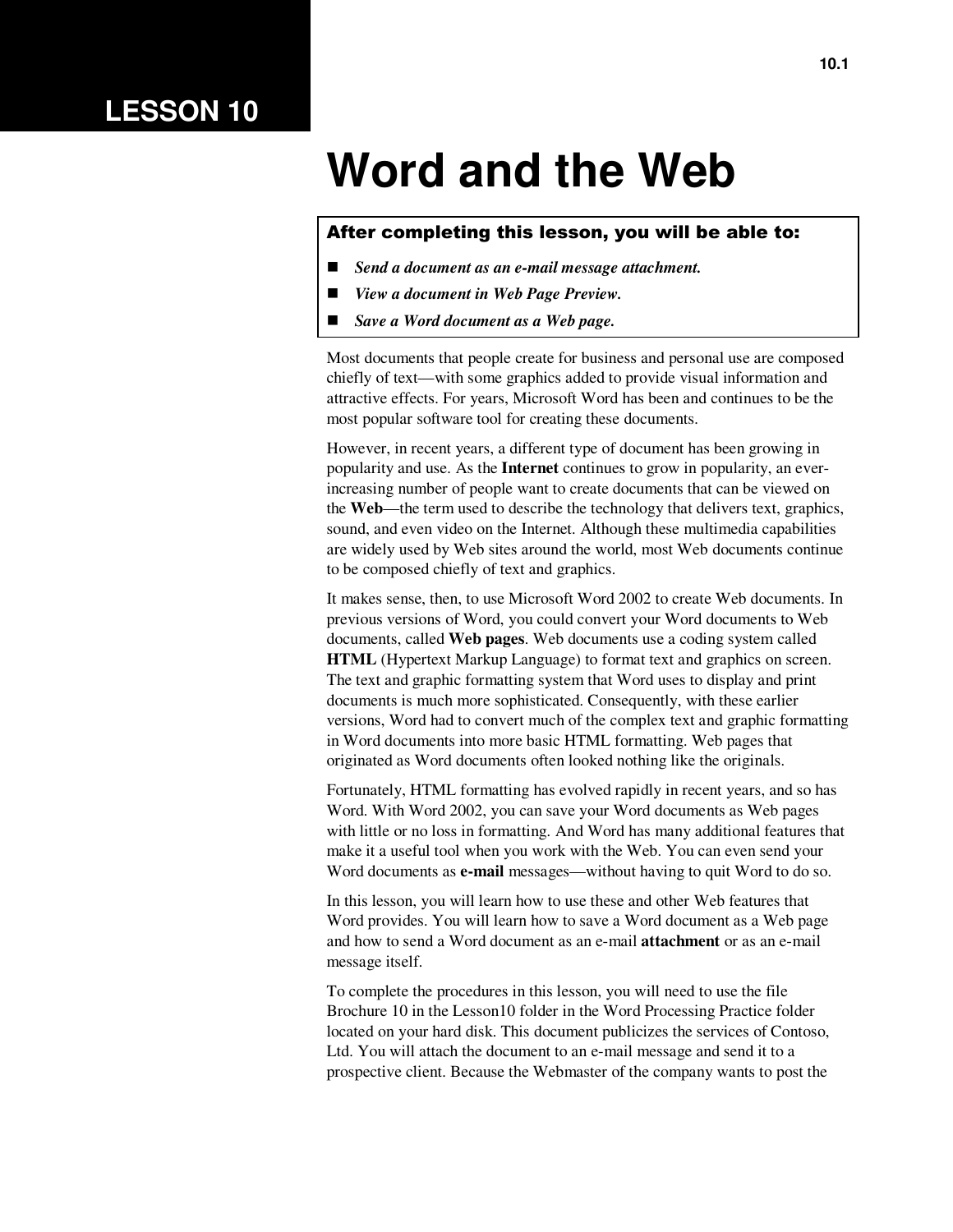brochure on the company's Web page, you'll also save the brochure as an HTML (Web) document.

#### Sending a Document as an E-mail Message Attachment

Documents can be easily sent via e-mail from within Word. E-mail is an abbreviated term for electronic mail. By using an e-mail program (such as Microsoft Outlook or Microsoft Outlook Express), you can send an electronic message or document to another person over the Internet. The recipient must also have an e-mail program as well as an e-mail address (a unique e-mail identifier). You can send a document as an attachment to an e-mail message, or Word can convert the document into a format that e-mail programs can read, in which case the document becomes the body of the e-mail message. An attachment is a file that can be sent as part of an e-mail message. When a recipient receives the e-mail message, he or she can open and view the attached file in Word.

## tip

You can create a hyperlink to an e-mail address. When you click a hyperlink to an e-mail address, the Web browser creates an e-mail message with the correct e-mail address in the To box. You must have an e-mail program installed to send a message using this type of hyperlink. To create a hyperlink to an e-mail address, type the e-mail address in the document, and then press Enter or the spacebar. Word converts the address you typed to a hyperlink. For example, if you type someone@example.com and press the spacebar, Word creates the hyperlink.

To send a document as an attachment to an e-mail message, open the document that you want to send and, if necessary, connect to the Internet. On the File menu, point to Send To, and click Mail Recipient (As Attachment). By clicking Mail Recipient, Outlook, Outlook Express, or the default e-mail program on your computer opens. Type the name of the recipient in the To box, type a message in the message box, and then click the Send button.

You can also send a Word document as the content of an e-mail message, rather than as an attachment. To do this, open the document that you want to send, and on the Standard toolbar, click the E-mail button. Word converts the document into an e-mail message, which is coded in HTML. A message window appears so that you can address and send the e-mail.

The recipient does not have to open an attachment to read the e-mail message; however, if the document that you sent has formatting that can't be converted to HTML, the recipient's document might not look the way you had intended. For this reason, it is a good idea to send documents as attachments so that formatting is not lost in the conversion. If you attempt to send a Word document as an e-mail message and the document contains characters that

If you click the E-mail button and then decide that you don't want to send the Word document as an e-mail message, click the E-mail button again to remove the message window.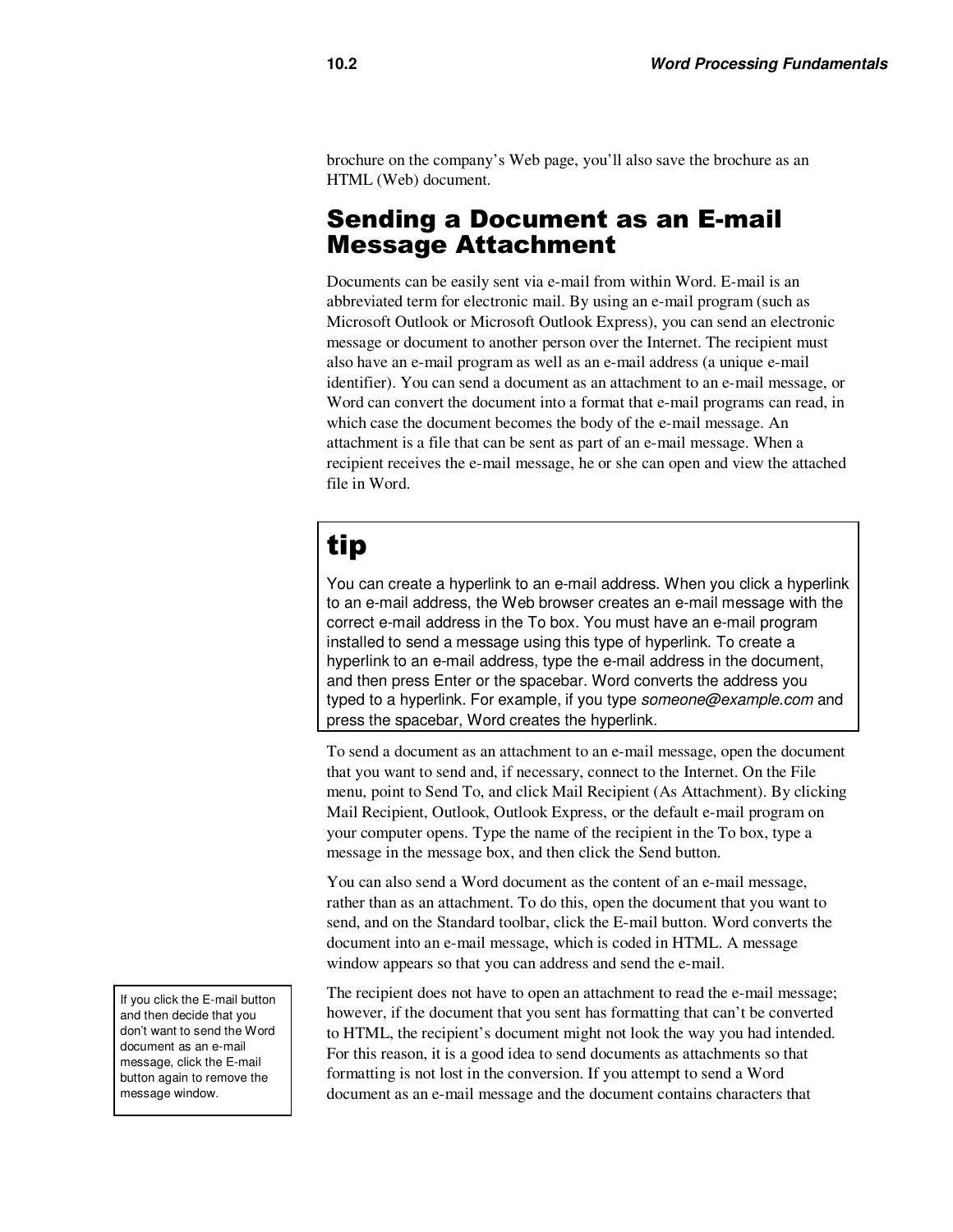cannot be converted to HTML, Word displays a dialog box asking you to specify the **character set** (all the alphabetic, numeric, and special characters that are available to a particular program or feature) to use when the message is sent.

The marketing manager at Contoso, Ltd. decided to send the company brochure to some prospective clients as an attachment to an e-mail message.

In this exercise, you send the brochure as an attachment to an e-mail message.

- **1** On the Standard toolbar, click the Open button. The Open dialog box appears.
- **2** Click the Look in down arrow, click the icon for your hard disk, double-click the Word Processing Practice folder, and then doubleclick the Lesson10 folder. The contents of the Lesson10 folder appear in the Open dialog box.
- **3** Double-click the file Brochure 10. The Open dialog box closes, and the file Brochure 10 appears in the Word window.
- **4** On the File menu, click Save As, and save the document as **Brochure 10 Edited** in the Lesson10 folder. Word saves the document.
- **5** On the File menu, point to Send To, and click Mail Recipient (as Attachment).



Your computer's default e-mail program starts.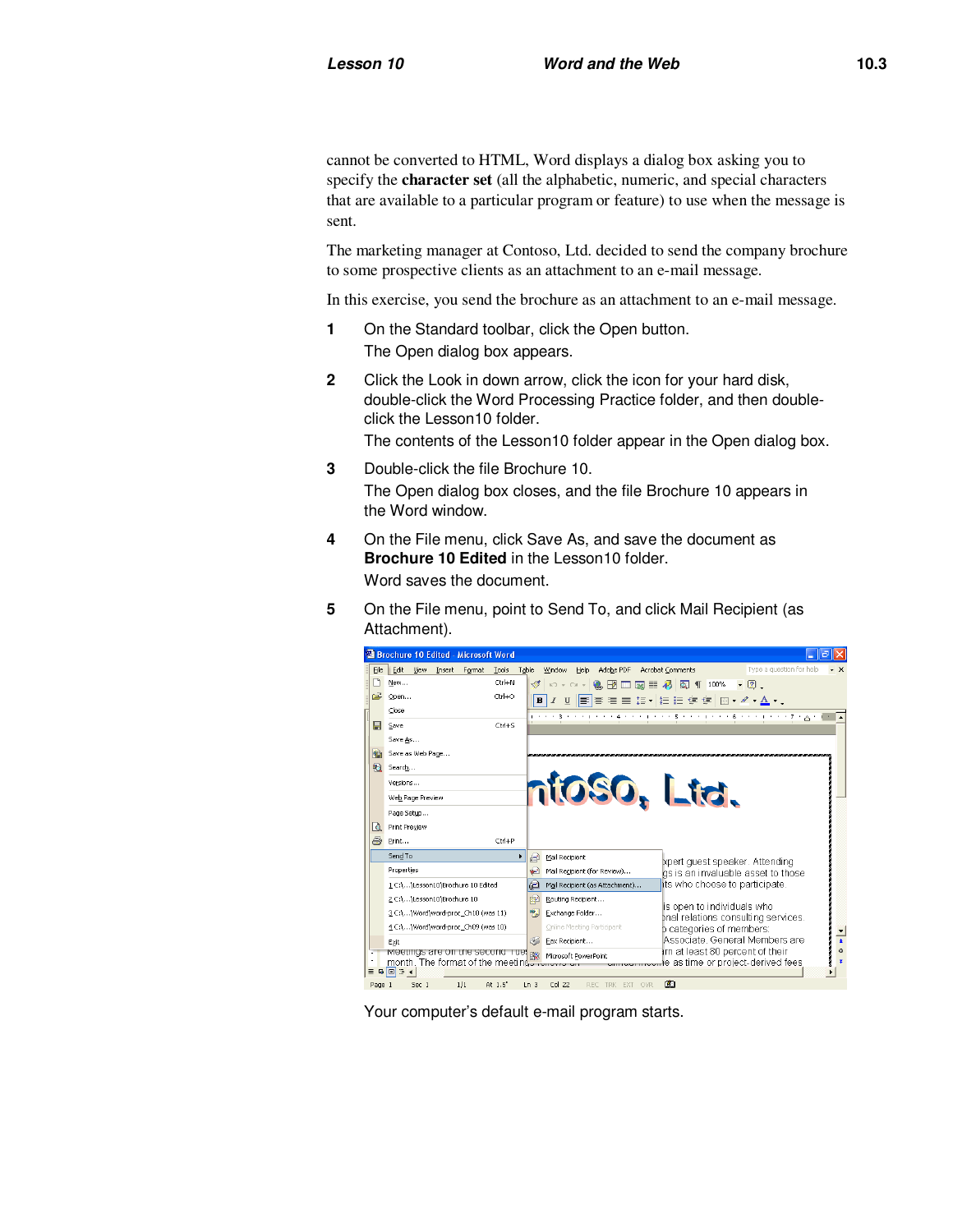When you send an e-mail message to someone@example.com, you'll eventually get a response from Microsoft.

The appearance of the window depends on the email program that you use.

The text in the first line of the attachment is automatically inserted in the Subject box. The first line of text is often the title of the document and can be an effective subject. In this case, because the title of the document is a WordArt object, Word inserted the subheading as the subject.

**6** In the To box, type **someone@example.com**.

|             | <b>Brochure 10 Edited</b>        |                    |        |       |                 |      |               |  |
|-------------|----------------------------------|--------------------|--------|-------|-----------------|------|---------------|--|
| File        | Edit<br>View                     | Insert             | Format | Tools | Message         | Help |               |  |
| E.<br>Send  | Cut                              | Copy               | Paste  | Undo  | Check           |      | $\rightarrow$ |  |
| 图 To:       | someone@example.com              |                    |        |       |                 |      |               |  |
| <b>图CC:</b> |                                  |                    |        |       |                 |      |               |  |
| Subject:    |                                  | Brochure 10 Edited |        |       |                 |      |               |  |
| Attach:     | Brochure 10 Edited.doc (20.2 KB) |                    |        |       |                 |      |               |  |
|             |                                  |                    |        |       | 重 B I U Δ   挂 挂 |      |               |  |
|             |                                  |                    |        |       |                 |      |               |  |
|             |                                  |                    |        |       |                 |      |               |  |
|             |                                  |                    |        |       |                 |      |               |  |

The e-mail address of the client is entered.

- **7** Select the text in the Subject box, and type **Contoso, Ltd. Brochure**.
- **8** Click the message area, and type **Per our discussion, here is a brochure describing the services provided by Contoso, Ltd.**

|                                                                                               | Contoso, Ltd. Brochure           |        |        |       |           |      |               |
|-----------------------------------------------------------------------------------------------|----------------------------------|--------|--------|-------|-----------|------|---------------|
| File                                                                                          | Edit<br><b>View</b>              | Insert | Format | Tools | Message   | Help |               |
| E.<br>Send                                                                                    | Cut                              | Copy   | Paste  | Undo  | Check     |      | $\rightarrow$ |
| 图 To:                                                                                         | someone@example.com              |        |        |       |           |      |               |
| 图CC:                                                                                          |                                  |        |        |       |           |      |               |
| Subject:                                                                                      | Contoso, Ltd. Brochure           |        |        |       |           |      |               |
| Attach:                                                                                       | Brochure 10 Edited.doc (20.2 KB) |        |        |       |           |      |               |
| Arial                                                                                         |                                  |        | 10     |       | VENIDA EE |      |               |
| Per our discussion, here is the brochure describing the<br>services provided by Contoso, Ltd. |                                  |        |        |       |           |      |               |

The appearance of the window depends on which e-mail program you use.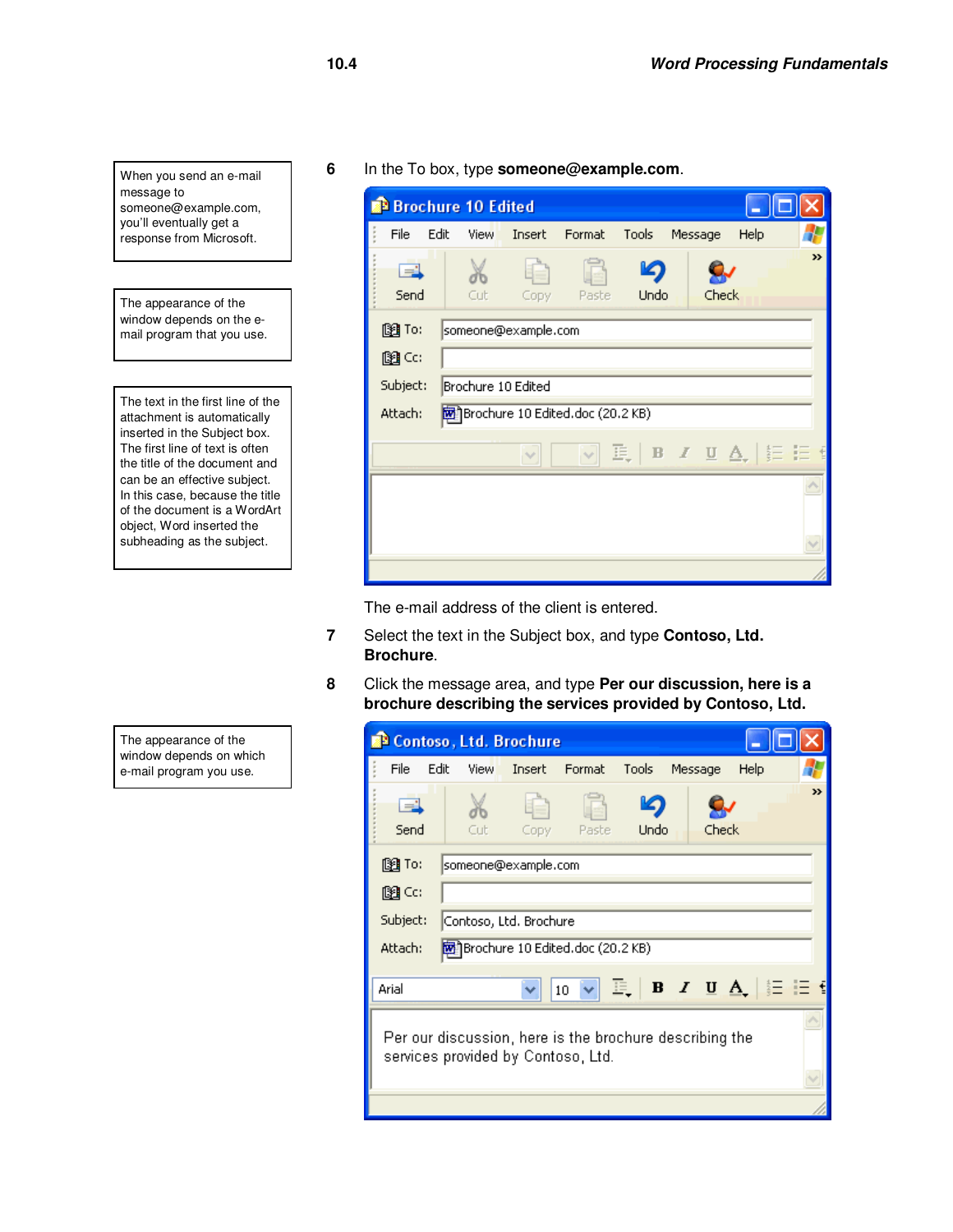**9** In the e-mail window, click the Send button. Follow the instructions provided by your e-mail program to send the message. Keep this file open for the next exercise.

#### Viewing a Document in Web Page Preview

Before you convert a Word document to a Web page (which you will do in a later exercise), you can preview how the document will look as a Web page. This approach is useful because the formatting might change when you convert a Word file to HTML (Web page) format. You can use Web Page Preview to quickly check that your document will look the way you want prior to saving the document as a Web page. For example, if your document contains page breaks, columns, text wrapping around figures, small caps, and text effects (such as shadows) these formats do not convert to HTML format.

To preview a Word document as it will appear as a Web page, click Web Page Preview on the File menu. The **Web browser** starts and displays a preview of the current Word document as a Web page. You can also click the Web Layout View button to view the document as an HTML file without having to start your Web browser.

In this exercise, you preview the Contoso brochure as an HTML document in Web Page Preview and in Web Layout view.

**1** On the File menu, click Web Page Preview.

The Web browser opens and displays a preview of the brochure as a Web page.



You do not have to be connected to the Internet to view a document in Web Page Preview, but you must have a Web browser installed on your computer.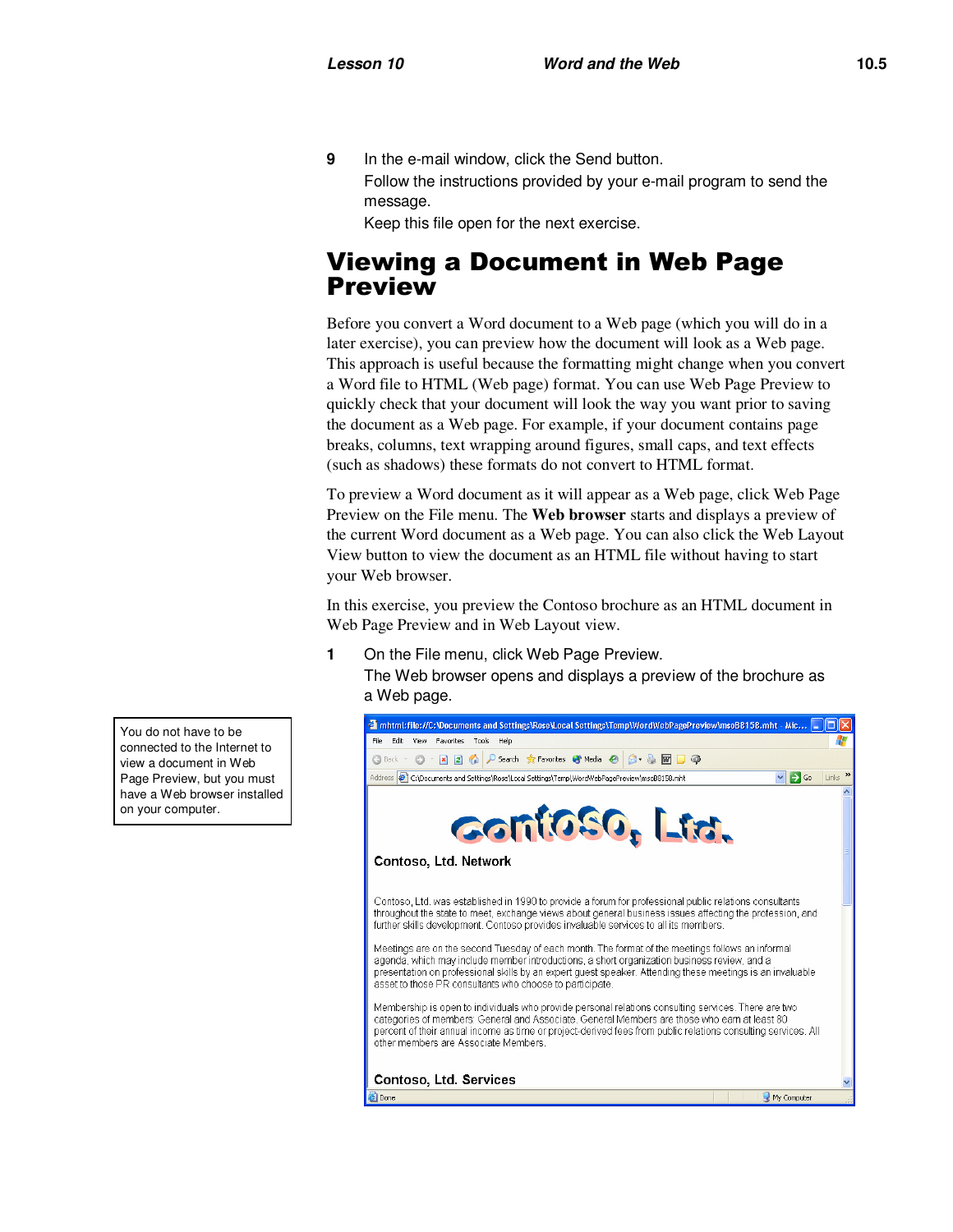- **2** Scroll through the document to see if any formatting has changed. Notice that the page border is no longer displayed and the content is no longer formatted into columns.
- **3** Click the Close button in the upper-right corner of your Web browser.

The Web browser closes and the Word document reappears.

- **4** Click the Web Layout View button located to the left of the horizontal scroll bar at the bottom of the screen. Word displays the document as it would appear if it were an HTML file displayed in a Web browser.
- **5** Scroll through the document to see what formatting has changed. Notice that the width and length of the paragraphs are wider, the font is smaller, and you can make edits using Web Layout View. Keep this file open for the next exercise.

#### Saving a Word Document as a Web Page

You can easily save any Word document as a Web page. A Web page is a document in HTML (Hypertext Markup Language, the markup language of tags, which determines how text and graphics are displayed in a browser). When you save a Word document as a Web page, Word changes any unsupported formatting, such as table borders, background, and animated text, so that Web browsers can display the information. This file can then be stored on a Web server (a process known as publishing to the Web) so that other people can open the document in their Web browsers. A Web server is a computer that contains special software for receiving requests from the Internet to display Web pages.

To publish a Web document to a Web server, your computer needs to have access to a Web server using an Internet or network connection. Once you have a connection, you can use the Web Folders icon in the Save As dialog box to navigate to a Web server and then save the Web document in the same way that you save a document to your hard disk. The HTML file duplicates most of the styles, format, and content of the Word document. The benefit of converting a Word document to an HTML file is that all Web browsers can interpret an HTML file; however, they cannot interpret a Word document.

You can also save a Word document as a filtered Web page or a Web archive. A filtered Web page is a document in HTML optimized without Microsoft Office–specific HTML tags. A Web archive saves all the elements of a Web site, including text and graphics, into a single document with the .mht extension.

Before you make changes to a document and save it as an HTML file, you should remember to save the document as a Word file. This allows you to retain changes in both the HTML document and the Word version of the document. When a Word document is converted to HTML (saved as a Web

Notice that the view is different than the view in Web Page Preview.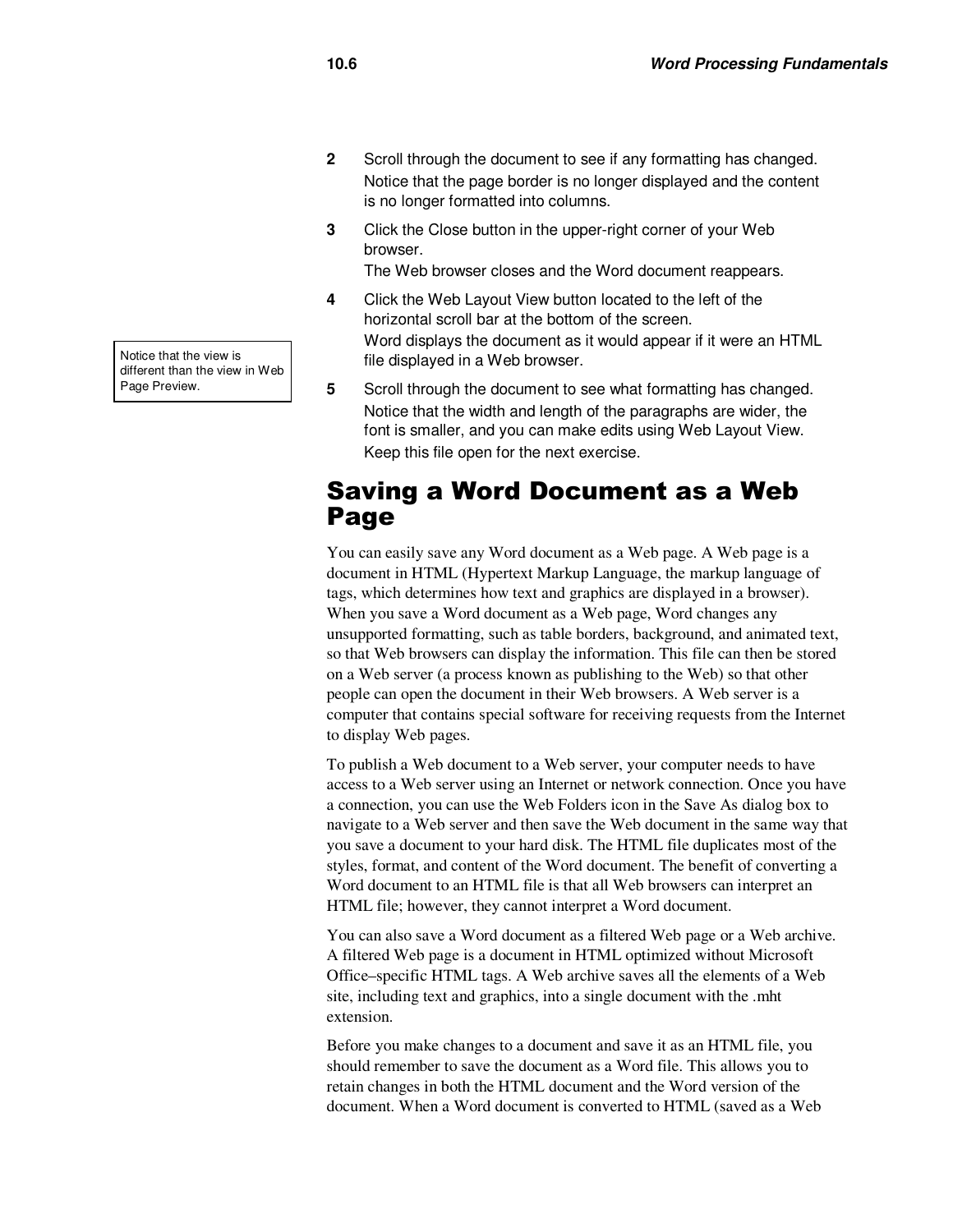page), Word might not be able to convert some formatting to HTML. As a result, the HTML document might not look the same as the original Word document. If you saved the Word document prior to converting it to HTML, you can return to the original document and make formatting changes as necessary so that the HTML version will look more like what you intended.

In this exercise, you save the Contoso brochure as a Web page.

**1** On the File menu, click Save as Web Page.

| The Save As dialog box appears and the Save as type box |  |
|---------------------------------------------------------|--|
| contains the text Web Page.                             |  |

| <b>Save As</b>                          |               |                    |   |  |                                                                                                                   |        |
|-----------------------------------------|---------------|--------------------|---|--|-------------------------------------------------------------------------------------------------------------------|--------|
| Save in:                                | Lesson10      |                    | ▾ |  | $\leftarrow$ $\left \bigcirc\right $ $\leftarrow$ $\left \bigcirc\right $ $\left \leftarrow$ $\left \circ\right $ |        |
| History<br>My Documents<br>Desktop<br>⋇ |               |                    |   |  |                                                                                                                   |        |
| Favorites                               | Page title:   |                    |   |  |                                                                                                                   |        |
| My Network                              |               |                    |   |  | Change Title                                                                                                      |        |
|                                         | File name:    | Brochure 10 Edited |   |  |                                                                                                                   | Save   |
| Places                                  | Save as type: | Web Page           |   |  | ▼                                                                                                                 | Cancel |

- **2** In the File name box, type **Brochure10Web**.
- **3** Click the Save in down arrow to navigate to the Lesson11 folder, if necessary.
- **4** Click the Save button.

The document is saved as an HTML file and is displayed in Web Layout view.

## tip

If you open the Exploring window, you'll notice that a folder named Brochure10Web files appears in addition to the HTML file. This folder has additional files that Word created after you saved the brochure as a Web page. For instance, the WordArt object from the top of the brochure was saved as a separate graphic file so that it could be viewed on the Web page. Graphics that appear on Web pages are stored in a folder so that when the Web pages are published to a Web server, the graphics appear in their intended locations on the Web pages.

The text in the first line of a document is automatically inserted as the title for the Web page. The title is the text that is displayed in the title bar of the document or browser window and is not necessarily the same as the file name. To change the title of the Web page, click the Change Title button in the Save As dialog box. In the Set Page Title dialog box, type the title, and click OK.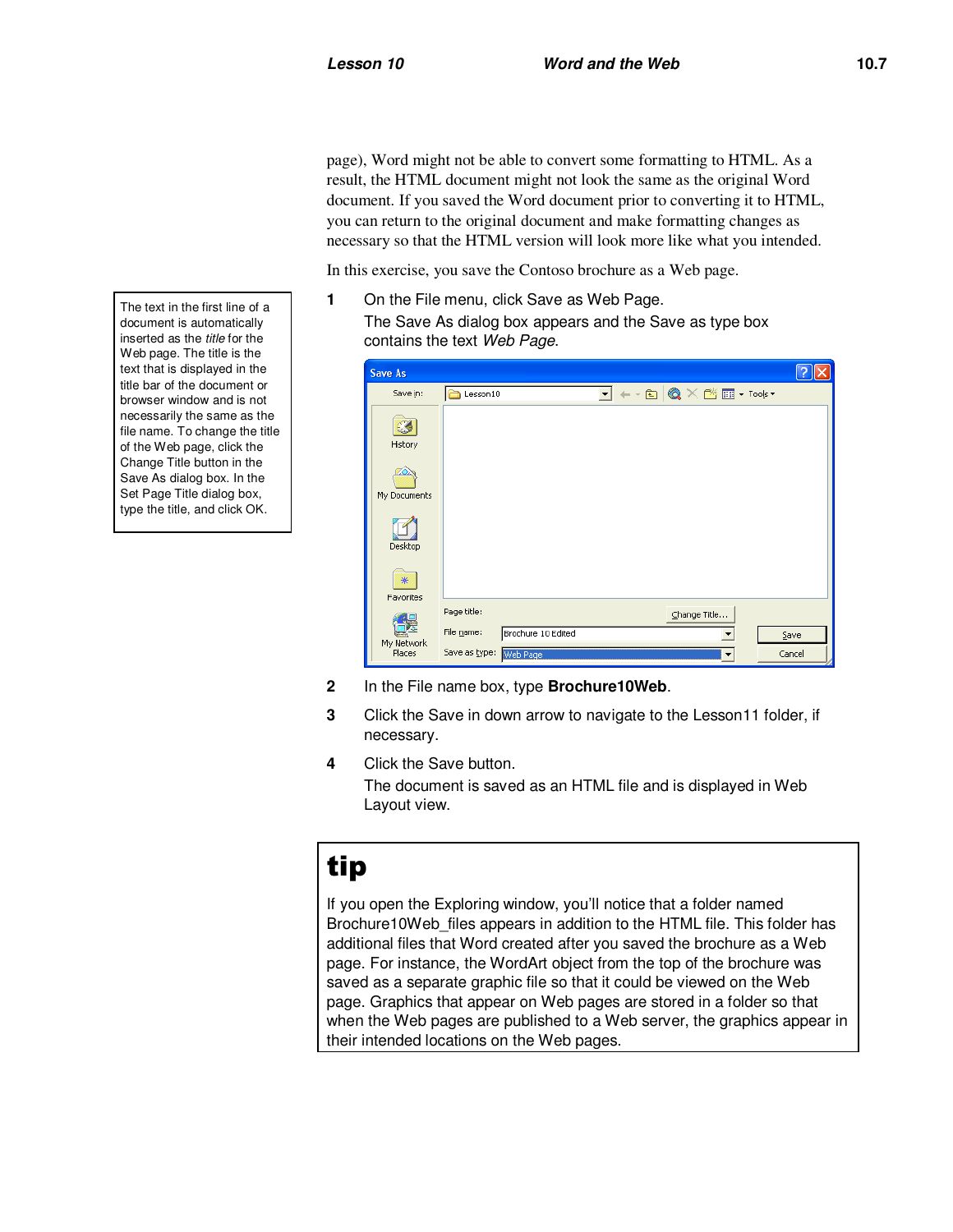### Lesson Wrap-Up

In this lesson, you learned how to send a Word document as an e-mail message attachment, and how to preview and save a Word document as a Web page.

If you are continuing to other lessons:

On the File menu, click Close. The file closes.

If you are not continuing to other lessons:

■ On the File menu, click Exit. The file closes and the Word program closes.

## Quick Quiz

- **1** What is the difference between Web Page Preview and Web Layout view?
- **2** What are two ways in which you can send the information in a Word document to an e-mail recipient?
- **3** When you save a document as a Web page, in what format or language is the document converted?
- **4** What is a Web browser used for?

## Putting It All Together

**Exercise 1:** If necessary, start Word. Open the document named Web Practice 10 in the Word Processing Practice folder. Send the document as an e-mail message attachment to someone@example.com with a short note indicating the content of the attachment. Save the document as **Web Practice 10 Edited** in the Word Processing Practice folder.

## important

You must complete Exercise 1 to continue to Exercise 2.

**Exercise 2:** View the document used in Exercise 1 in Web Page Preview to verify that the formatting will be acceptable if you convert the document to a Web page. View the document in Word using Web Layout View. Save the document as a Web page using an appropriate name for an HTML file, and then close the document.

**Exercise 3:** Consider the two methods of sending a document via e-mail discussed in this lesson. When would it be logical and advantageous to simply send a document as an e-mail message? Under what circumstances would it be better to send a document as an attachment to an e-mail? Which method do you foresee using more frequently in your daily correspondence?